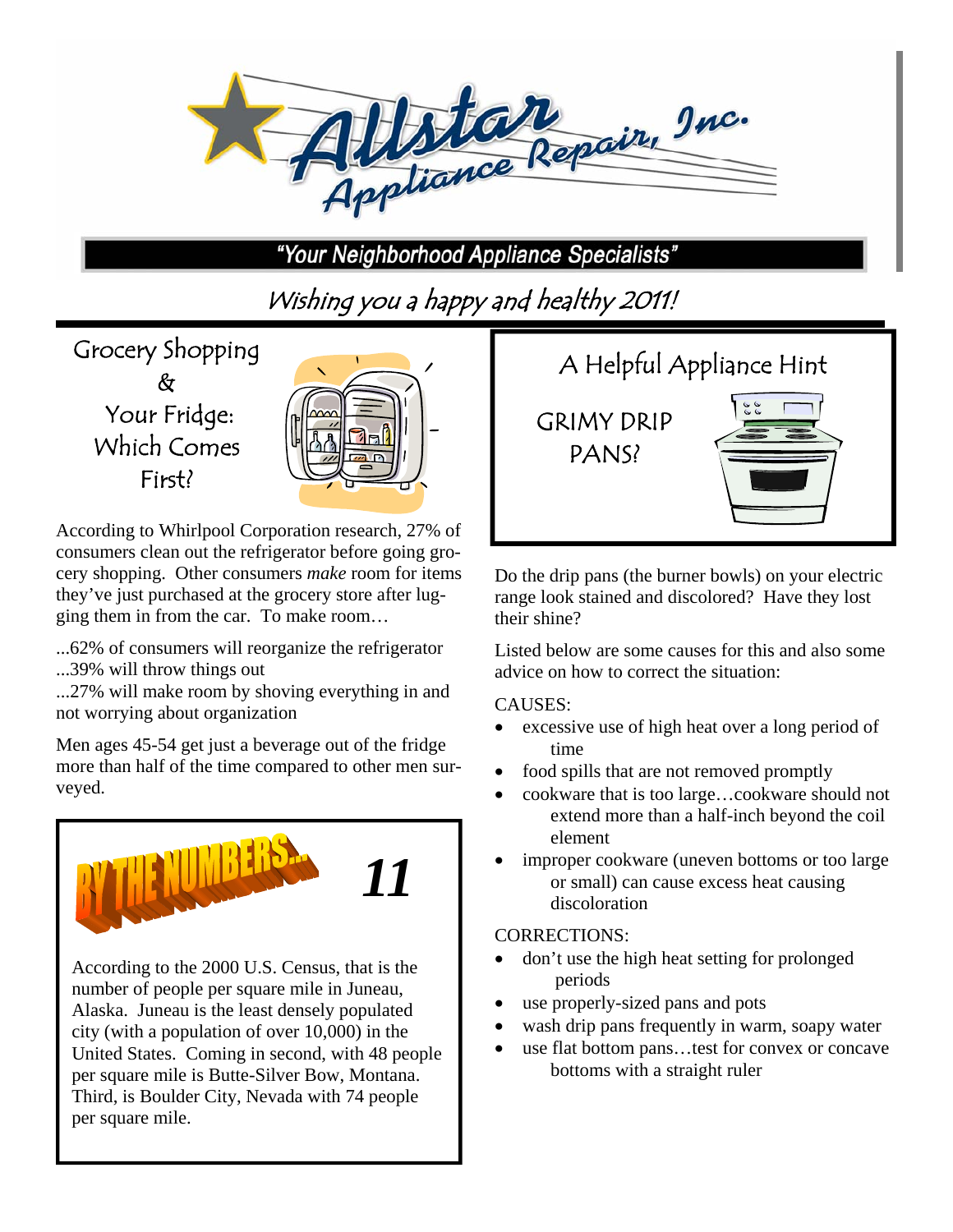# All About …

YOUR MICROWAVE OVEN



The microwave oven was recently rated the #1 technology for making people's lives better—ahead of the answering machine and the ATM. Invented in 1945 by Percy Spencer, a microwave oven can be found in 90% of homes. Since the first consumer model was sold in 1967, the microwave oven has sparked a revolution in American lifestyle. Soak up the following tips and information to get the most from your 'nuker'.

• Remember that microwave food continues to cook AFTER the oven stops. This will happen until the water molecules stop their action. Let a dish sit for a few minutes after the microwave oven stops. Since microwaves penetrate no deeper than 1½ inches into an item, the remainder of what you are cooking is heated by the heat conducted into the middle of the food. That is why stirring and turning is important in order to balance the heat throughout the food.

 While you can defrost in a jiffy with a microwave oven, the food can also overcook quickly as well. Use the lower settings to defrost and be a little patient. Be sure to immediately cook whatever you just thawed to prevent bacteria growth.

Don't always use the highest power level - usually  $10$  – when using your microwave. Use power level settings 1-4 when performing defrosts and softening items like butter or margarine or cream cheese. Use middle numbers 5-8 for reheating. High power is fine for quick cooking like heating water or cooking bacon or fish.

 Using microwave-safe containers is extremely important. Some experts warn against ever using plastic containers because of possible leaching of nasty chemicals into the food. To be absolutely certain about food safety, just don't use plastic. If you choose to heat in plastics, choose those labeled microwave-safe. If you decide to avoid plastics altogether, you may safely use glass and ceramic dishes, paper plates, towels and napkins and wax paper or parchment paper.

• Although some careful use would not be a problem, generally AVOID aluminum foil, brown paper bags, and all foam-insulated cups, plates, bowls and trays. Don't cook in leftover containers from yogurt, soft margarine, cottage cheese, etc.

 To avoid any issues with breakage of the interior glass bottom of the microwave oven, always cook on top of an inverted glass pie plate. If the inside of your microwave gets to looking dirty with splatters and such, heat a bowl of water and some lemon juice for five minutes on HIGH power. Then, leave the oven door shut for five more minutes, and wipe down the interior with a solution of one cup water and one tablespoon of baking soda.

# AUNDRY TIPS



...from the Whirlpool Institute of Fabric Science

 As your laundry accumulates, pre-sort it into designated baskets for lights, darks and whites. While sorting, don't forget to close zippers, clasp hooks and check pockets to prevent snags and avoid washing tissues, money, lipstick, etc.

 Streamline the laundry process by incorporating storage solutions and flat working surfaces into your laundry room. This will keep laundry where it belongs and eliminate the need to treat, sort and fold in other rooms of the house.

 Wash small loads as needed between laundry days. Today's high efficiency washing machines use substantially less water and energy than a conventional top-loading washer. Which means you can do small loads when you have time, rather than waiting for the basket to fill up. **EXAMPLE AND SEVERE AND SEVERE AN INCREDITED AND INTERNATIONAL TRIMATION INTO A As your laure mulates, pre-sort it interacted baskets for light and whites. While sor forget to close zippers hooks and check pock went snags** 

• Don't overload the washer or dryer. Clothes come out cleaner and less wrinkled when given room to move freely.

## TIP OF THE DAY

After your next new year cleaning, give your bulky bedding a fluff and speed up the drying time, by tossing a couple of tennis balls into the dryer with your favorite bedding!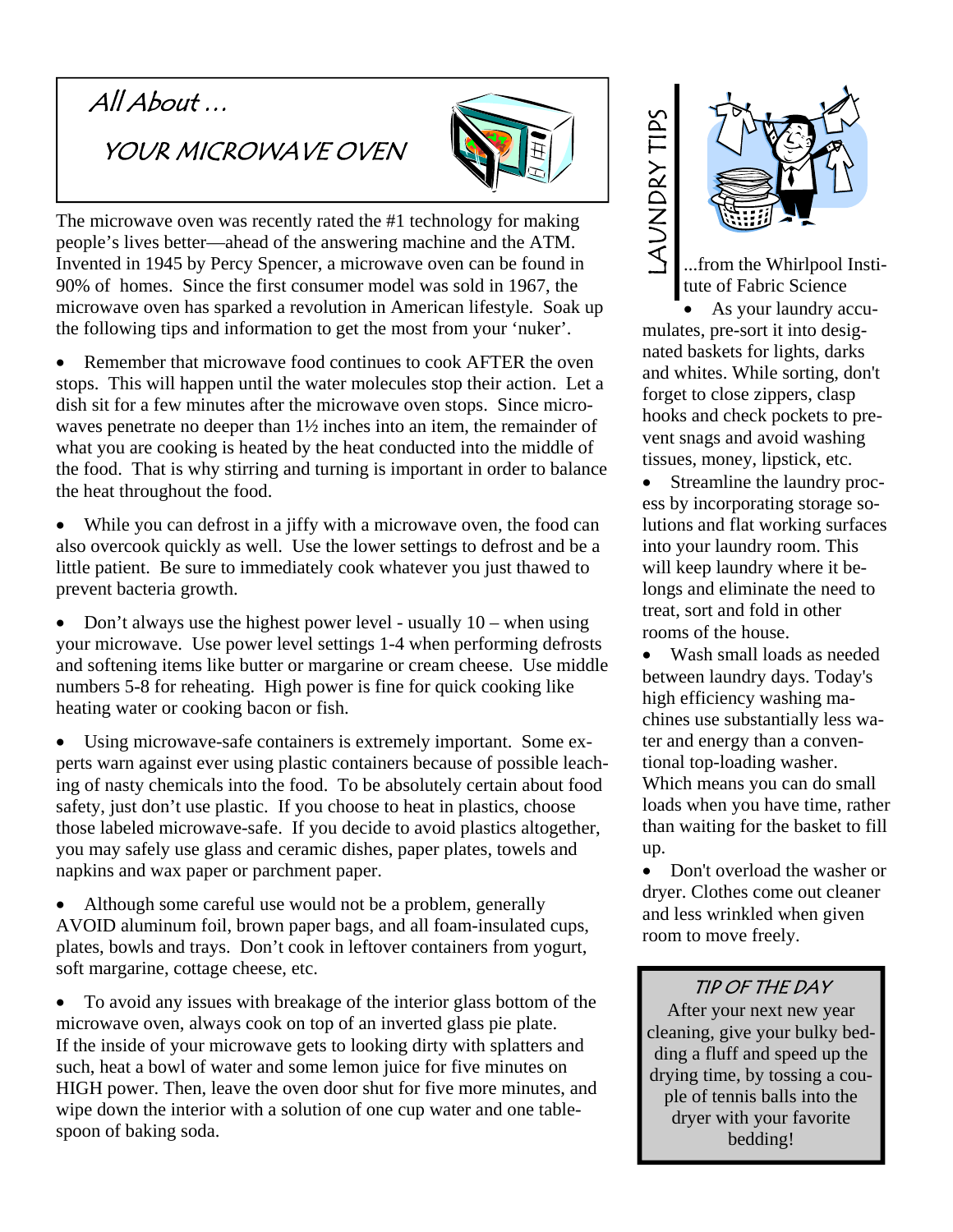

It's a simple step, but one many doctors forget to remind patients to take: Wear a medical-alert bracelet.

A growing number of American adults and children face complex medical conditions like heart disease and diabetes. They may have drug or food allergies, suffer from disorders like autism, or take blood thinner medications that medical staff should know about in an emergency.

New bracelets and other medical-identification systems can fill in first responders on a patient's complete health history. They're a far cry from the simple identification bracelets of the past, which with a few engraved words informed medics that a person was, perhaps, allergic to penicillin. They can steer first responders to a secure website or toll-free phone number, or initiate a text message, to get the medical and prescription history of a patient who may be unconscious or unable to talk about their condition.

Of course, wearing the traditional clunky metal medical-alert bracelets might be a turnoff to some, and too visible a reminder of a disease or condition. That's one reason a number of jewelry companies make bracelets, necklaces and watches that look like real bling — Tiffany & Co. has a gold bracelet for \$2,250, for instance — and some pendants can easily be hidden under clothes.

People who don't want to wear jewelry can carry a specially marked USB flash drive loaded with emergency data that medics can read from any computer in an emergency. Experts say to make sure that your identification system provides a method for responders to quickly access as much information as possible.

"Anyone with a medical condition that would not be

## YOU NEED A MEDICAL INFORMATION ALERT PROGRAM IF YOU ..

- have a pacemaker or implanted defibrillator
- are on blood thinners and anticoagulant drugs
- have an endocrine condition (diabetes, adrenal gland, pituitary gland disorders

obvious to medics or doctors if they were unable to communicate should consider some form of medical-identification program," says Alfred Sacchetti, a member of the American College of Emergency Physicians who worked with MedicAlert on guidelines for children's emergencies. Engraved on bracelets issued by MedicAlert are a patient's member number and a toll-free number to access a 24/7 hot line for information. The service costs adults \$39.95 for the first year and \$30 annually after that; children's fees are less. MedicAlert has added services like notifying family members in an emergency.

Ramesh Srinivasan, MedicAlert's executive vice president, says the organization has seen a growing number of parents signing up kids with food allergies and autism spectrum disorders. There is also interest in bracelets that say "no known medical conditions" so treatment won't be delayed in an emergency, as well as more demand from younger adults who are active athletes with medical issues, he says. Nearly half the group's 2.3 million U.S. members are over 65.

**DID YOU KNOW? DID YOU**<br>KNOW?

- 1 in 5 children will pay a visit to their local emergency room this year.
- Adverse drug reactions are the 4th largest killer in hospitals.
- Fainting is the most common medical emergency on airplane flights.
- Each year 900 people die from injuries sustained in bicycling accidents.